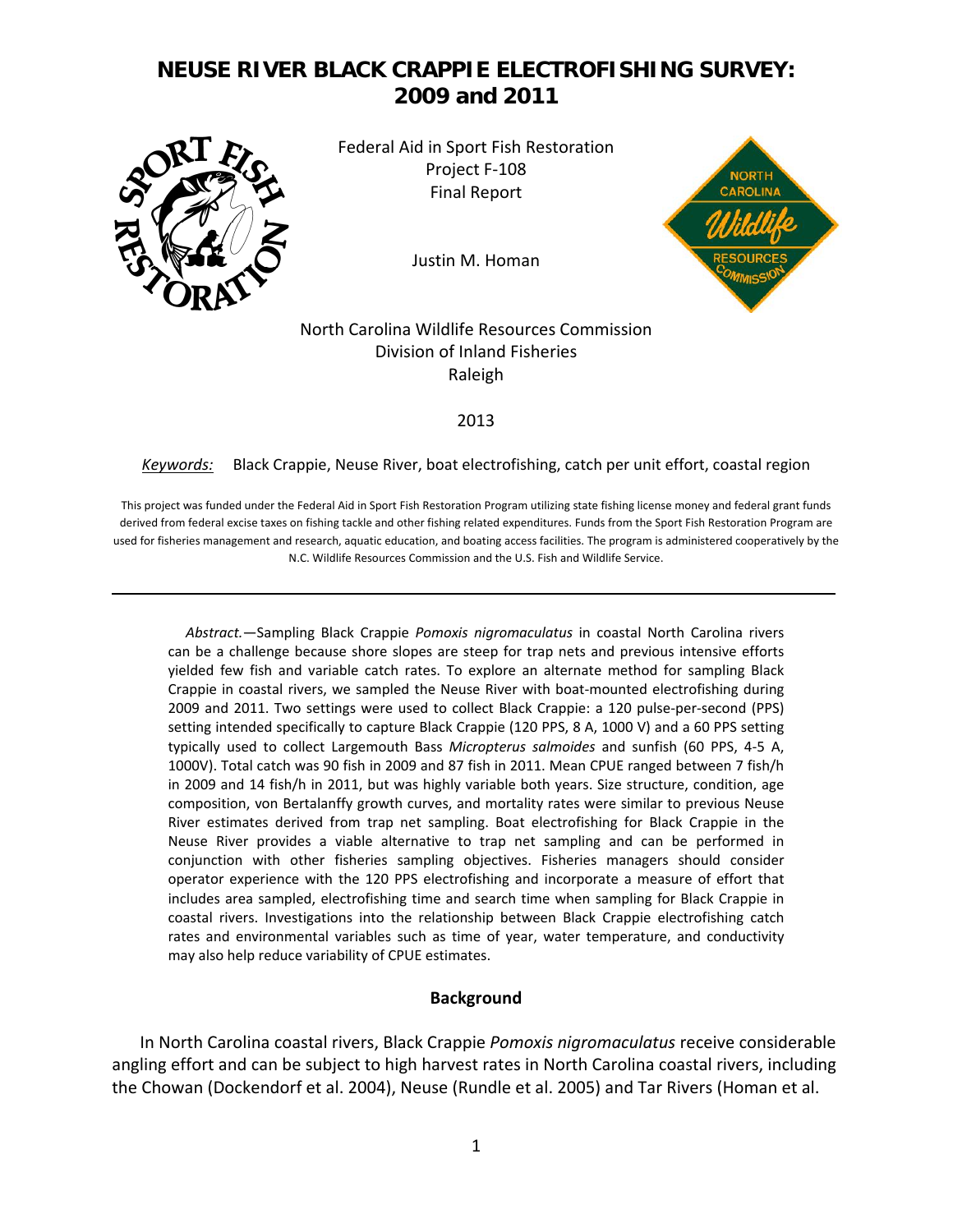2006). While biologists have typically encouraged the harvest of Black Crappie because of their tendency to overpopulate, fishery managers recognize that overexploitation can occur (Colvin 1991). Recent creel surveys revealed that Black Crappie < 203 mm were frequently harvested and this finding along with requests from anglers to protect smaller fish prompted a regulation change in 2002 (Dockendorf et al. 2004). Effective 1 July 2002, Black Crappie in most public waters in the Chowan and Roanoke river basins were regulated via a 203-mm minimum length limit and a 20 fish daily creel limit. This regulation was also applied to all public waters east of Interstate 95 (with the exception of Tar River Reservoir and Sutton Lake) effective 1 July 2007.

Fishery managers need to sample fish populations in an efficient and effective manner to evaluate regulation applicability. However, sampling Black Crappie with conventional sampling gear (i.e. trap nets) has met limited success in North Carolina coastal rivers. Several studies (Clemmons and Kornegay 1987, Van Horn and Jones 1990, Clemmons et al. 1991, Hand 2000, Barwick and Rundle 2005) reported low and variable catch rates of Black Crappie using trap nets in coastal rivers and some indicate that trap nets may not effectively sample Black Crappie < age 2 (Clemmons and Kornegay 1987). However, based on angler catch rates in excess of 2 crappie/h (Dockendorf et al. 2004, Rundle et al. 2005, Homan et al. 2006), low trap net catch rates may not accurately indicate low fish abundance. The North Carolina Wildlife Resources Commission's (NCWRC) crappie management plan (NCWRC 2001) also indicates a need to develop and evaluate stock assessment techniques for crappie populations in coastal rivers.

Recent NCWRC boat electrofishing in coastal rivers suggests that a specific electrofishing setting and approach may provide an alternative gear to sample crappie. This electrofishing setting is a higher direct current (DC) pulse rate (120 pulses‐per‐second, PPS) than the typical electrofishing setting (60 PPS) used for other fish species of the family Centrachidae in coastal North Carolina. This electrofishing approach needs to be evaluated as a crappie stock assessment technique in NC coastal rivers. Also, because of time constraints and heavy workloads, fisheries biologists support collecting crappie encountered during routine sportfish sampling and the potential for incorporating this information to manage crappie populations. The objectives of this study were to calculate abundance, relative weight, size structure, age composition, growth rates, and mortality of Neuse River Black Crappie collected using boat‐ mounted electrofishing, compare these data to past trap netting data, and to evaluate the potential for a standardized electrofishing method to collect crappie in coastal rivers.

#### **Methods**

Black Crappie were collected from the Neuse River using boat‐mounted electrofishing (Smith‐Root 7.5 GPP; crew of one netter and one boat operator) during fall 2009 (September– October) and late winter/early spring 2011 (February–March). During 2009, Black Crappie were directly targeted at eight sites using 120 PPS electrofishing settings (120 PPS, 8 A, 1000 V) and at seven sites using 60 PPS electrofishing settings (60 PPS, 4–5 A, 1000V; Figure 1) during sampling for juvenile Blueback Herring *Alosa aestivalis* and Largemouth Bass *Micropterus salmoides*. At 120 PPS sites where Black Crappie were specifically targeted, we sampled between the shoreline and a depth of about 6 m and near structure indicative of crappie habitat (logs, downed trees, stumps, docks, etc.). The boat would remain stationary over structure between 30 and 60 seconds until crappie were observed. If no Black Crappie were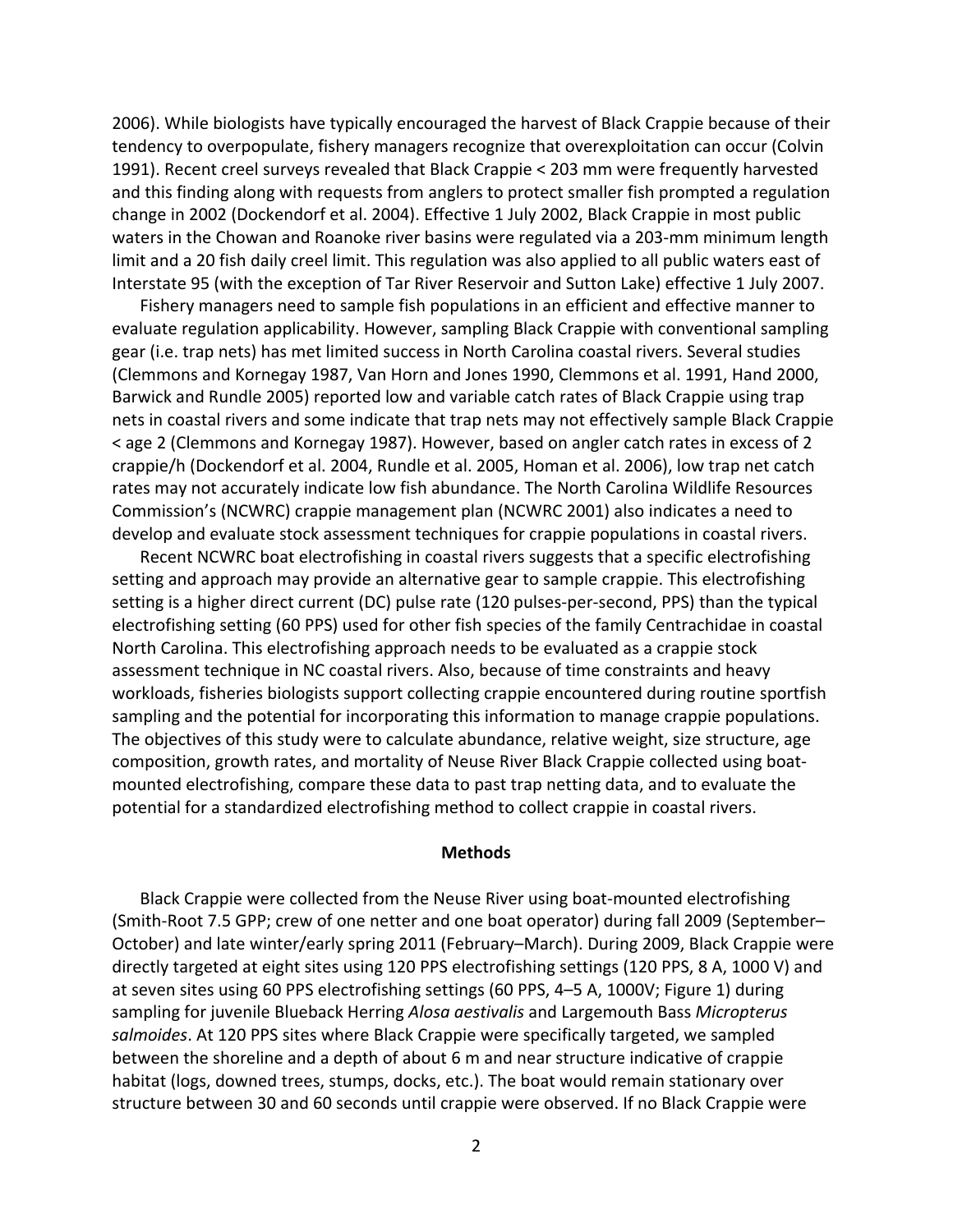observed, the boat operator would navigate to the next piece of structure. When observed, all Black Crappie were collected until no more were observed. During 60 PPS sampling, the electrofishing boat was navigated to sample all available habitats within a 1–km shoreline site. During 2011, most Black Crappie were collected at five sites using 60 PPS electrofishing settings during weekly sampling for adult Blueback Herring. Black Crappie were also collected at two sites using 120 PPS electrofishing settings (Figure 1). At each site, water conductivity ( $\mu$ S/cm) and temperature (°C) was measured using a YSI 85 dissolved oxygen meter in 2009 and a YSI Pro 2030 dissolved oxygen meter in 2011.

All Black Crappie were measured for total length (TL, mm), weighed (g), and sacrificed for otolith removal. All otoliths were immersed in water and examined in whole view as suggested by Maceina and Betsill (1987) under 10–40X magnification. Black Crappie collected during 2009 were aged by one reader and the otolith edge was not counted as an annulus since the fish were collected during fall. For otoliths which could not be aged by direct observation, estimates of ages were determined using an age‐length key (ALK; Bettoli and Miranda 2001). All Black Crappie otoliths collected during 2011 were aged by two independent readers and initial reader agreement was 98%. The two discrepancies were later resolved in a concert read of the two independent readers. Since these fish were collected in early spring (February and March) the otolith edge was counted as an annulus.

Black Crappie abundance was indexed as catch‐per‐unit‐effort (CPUE) and expressed as number of fish collected per hour of electrofishing. Population size structure was analyzed using length‐frequency distributions (10‐mm length groups), proportional size distribution (PSD) and proportional size distribution‐preferred (PSD‐P; Gabelhouse 1984a, Guy et al. 2007). Trends in body condition were assessed using relative weights (Wr) of all fish  $\geq 100$ -mm according to Neumann and Murphy (1991;  $log_{10} = -5.618 + 3.345(log_{10}(TL))$ ). Relative weight was also calculated separately for stock (130–199 mm), quality (200–249 mm), preferred (250–299 mm), and memorable (300–379 mm) total length groups (Gabelhouse 1984a). For fish collected in 2009, mean total length at age was calculated according to Bettoli and Miranda (2001). Because all Black Crappie collected in 2011 were aged, mean total length at age was calculated for each age class based on observed total length at capture. Growth was modeled using the von Bertalanffy growth equation (FAST 2001):

$$
L_t = L_{inf} (1 - e^{-K(t - t_0)})
$$

where t = time in years, L<sub>t</sub> = length at time t, L<sub>inf</sub> = maximum theoretical length, K = growth coefficient, and  $t_0$  = time at which Lt = 0. Total annual mortality (AM) rates were estimated using Robson‐Chapman maximum likelihood estimator (Robson and Chapman 1961).

#### **Results and Discussion**

During 2009, a total of 90 Black Crappie was collected from the Neuse River. Fifty were collected with the 120 PPS electrofishing settings while 40 were collected with the 60 PPS electrofishing settings. Mean CPUE using the 120 PPS setting was 6.9 fish/h (95% C.I., 7.4) while mean CPUE using the 60 PPS setting was 6.8 fish/h (95% C.I., 6.0). When analyzed by length group, CPUE was similar between sampling methods (Figure 2). During 2011, a total of 87 Black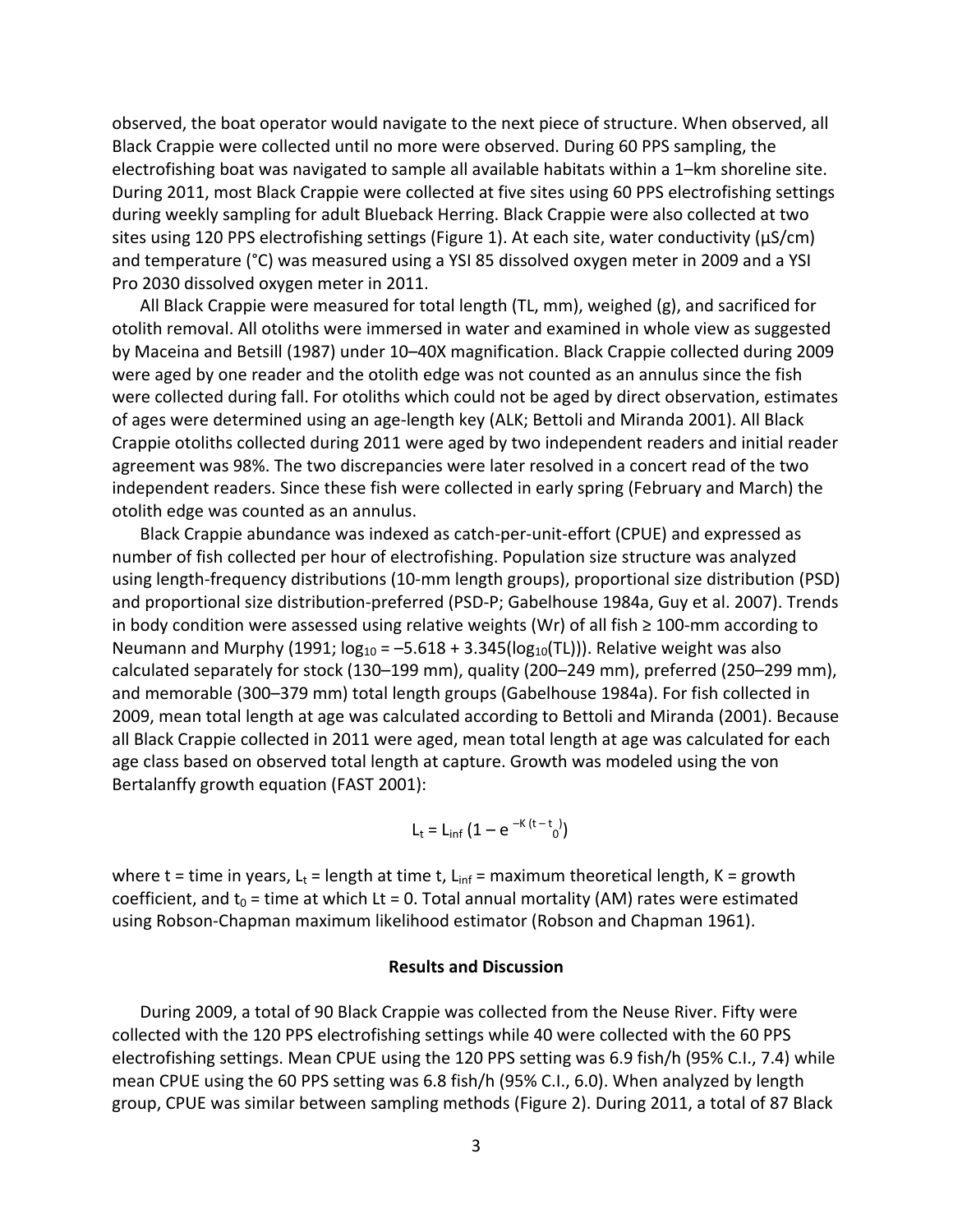Crappie was collected with a mean CPUE of 14.1 fish/h (95% C.I., 10.2; Table 1). Because only two sites were sampled using the 120 PPS setting during 2011, analyses of population characteristics were combined for the two methods. Trends in CPUE of Black Crappie were not apparent as some of the highest CPUE values recorded varied with date and water temperature (Table 2).

While electrofishing catch rates appear to be low and variable for Black Crappie, overall catch was higher than that reported for trap nets by Barwick and Rundle (2005). While sampling the Neuse River during fall 2004, Barwick and Rundle (2005) reported catching only 41 Black Crappie in 52 net‐nights (mean CPUE = 0.8 crappie/net‐night). During this study, we caught over twice that many fish in both sample years; however differences in sampling gears preclude any comparison between catch rates. Because estimates of electrofishing CPUE are highly variable, abundance estimates using electrofishing may not be more precise than abundance estimates derived from trap net sampling. However, electrofishing collections could be used to collect information regarding size‐structure, condition, age composition, growth rates, and mortality. Given the heavy work load of fishery biologists in coastal North Carolina and variability in CPUE estimates, collecting Black Crappie during sampling for other species and calculating these estimates may be a desirable alternative to directed sampling for crappie.

Further refinement of electrofishing sample design and consideration of Black Crappie habits and movements may eliminate some variability in catch rates. With the 60 PPS setting, the boat operator navigated between two points sampling all available habitats and recorded continuous electrofishing effort in seconds. With the 120 PPS setting only ideal habitat between two points was sampled and effort was only recorded when the boat was actively electrofishing the habitat (i.e. when there was an electrical output from the boat). Therefore, CPUE using the 120 PPS setting can vary widely depending on amount of time spent searching for proper habitat and the boat operator's knowledge of available habitat. Investigation of standard sampling techniques for the 120 PPS setting is needed. Possible metrics to evaluate are a "search time" to quantify time spent searching for Black Crappie in likely habitat, CPUE based on linear distance or surface area sampled rather than time, and the ambient conditions at which sampling would be most effective.

Mean Wr during 2009 was 91 (95% C.I., 1.9) and declined with size while mean Wr in 2011 was 92 (95% C.I., 2.1), and increased with size (Figure 3). These estimates are slightly higher than the mean Wr of 88 reported on the Neuse River by Barwick and Rundle (2005). Estimates of mean Wr by length group were similar between sample years for all fish combined and stock‐ size fish but higher for quality and preferred‐size fish in 2011 (Figure 3). In general, these values of Wr indicate that Neuse River Black Crappie were healthy and in good condition during the 2009 and 2011 sample years.

Total length of fish collected during 2009 ranged 61–317 mm and the length frequency distribution displayed several modes (Figure 4). The 2011 length frequency distribution also displayed several modes and total length of fish collected ranged 83–375 mm (Figure 4). In both years, we collected Black Crappie as small as 61 mm via boat electrofishing during this study in contrast to previous trap net studies where fish less than 100mm were not represented. During 2009, PSD was 54 and PSD‐P was 20, and during 2011 PSD was 52 and PSD‐P was 24. Barwick and Rundle (2005) reported similar values for PSD (58) and PSD‐P (22) during 2004 (Table 3). All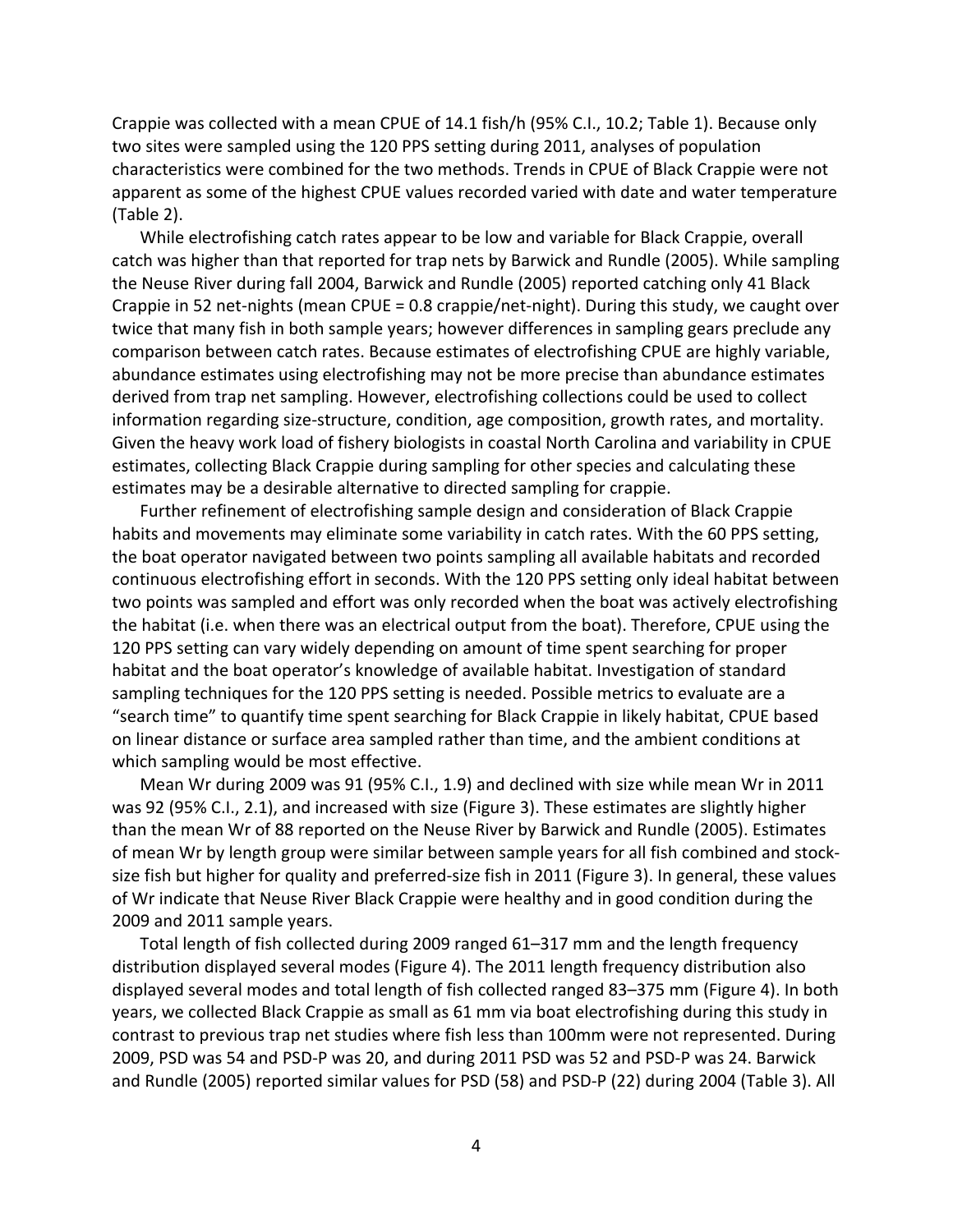of these values were within acceptable ranges of PSD and PSD‐P for Black Crappie reported by Gabelhouse (1984b; Table 3).

Six year‐classes collected in 2009 ranged in age from 0–5 (2004–2009 cohorts). Most of the fish collected were in the 2006–2009 cohorts with only four fish older than age 3 (Figure 5). Incremental growth rates ranged 23–77 mm per year and minimum quality size (200 mm) was usually reached by the third growing season (age 2; Figure 5). During the 2011 collections, seven year-classes ranged in age from 1–8 (2003–2010 cohorts) and most fish collected were 2– 5 years old (2006–2009 cohorts; Figure 5). Incremental growth rates ranged 31–59 mm per year (Figure 5). These values are within the range of growth rates (39–71 mm per year) reported by Barwick and Rundle (2005). Total annual mortality for the 2009 sample year was 52% (95% C.I., 9%) based on the 2004–2008 year-classes while annual mortality for the 2011 sample year was 55% (95% C.I., 8%) based on the 2006–2009 year‐classes.

## **Management Recommendations**

- 1. Implement electrofishing techniques for crappie as a viable sampling alternative to trap nets.
- 2. Continue refinement of 120 PPS electrofishing settings by evaluating the inclusion of search time as well as distance and area sampled within the methodology.
- 3. Investigate further the attainment of more precise estimates of abundance to quantify CPUE; this could include analysis of seasonality, water temperature, and other environmental variables. Black Crappie appear most vulnerable to electrofishing during spring and fall when water temperatures are between 10–20 °C. Future sampling should be focused during these time periods.
- 4. Use sampling via electrofishing to evaluate the effect of current harvest regulations on Neuse River crappie population size and age structure.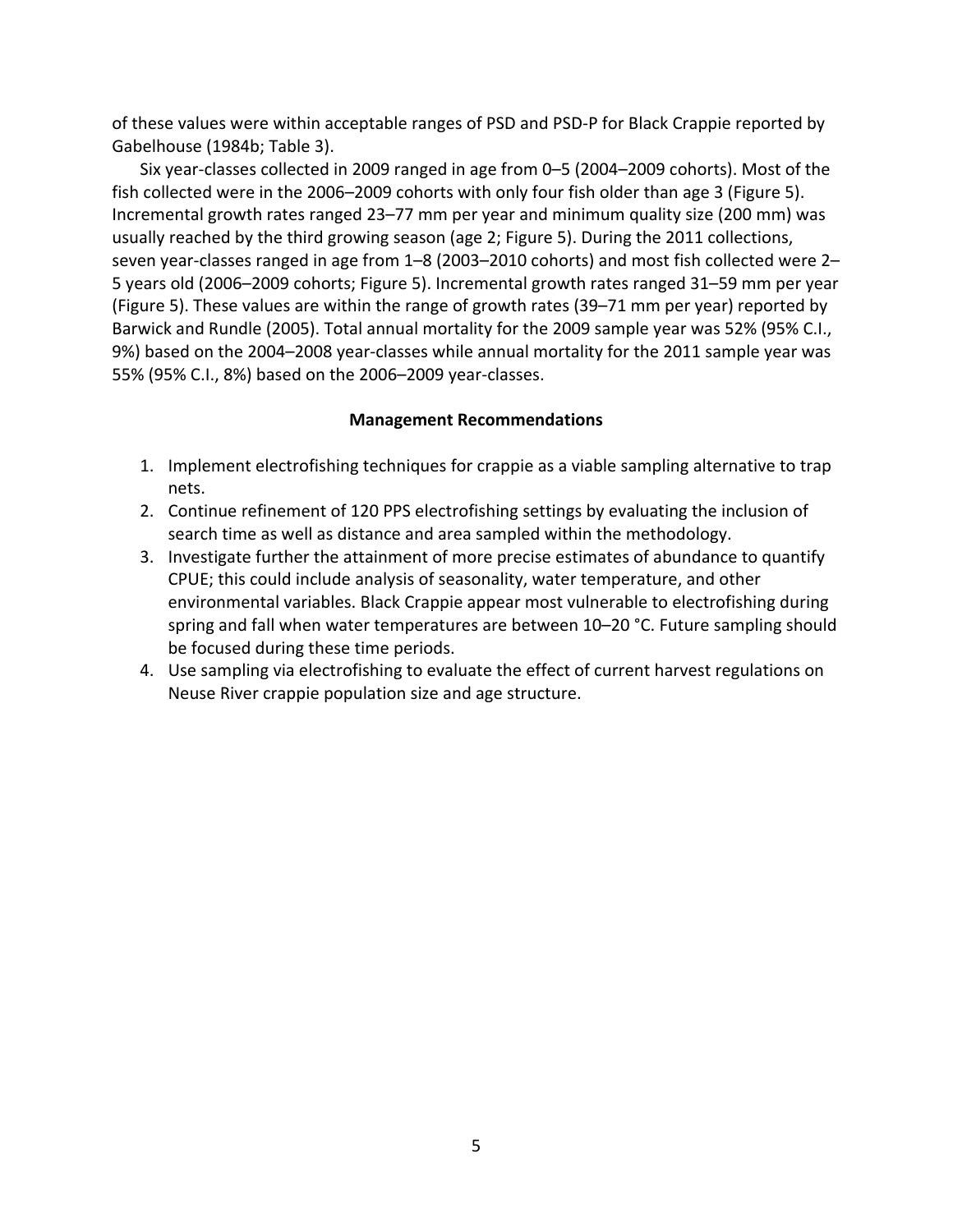### **Literature Cited**

- Barwick, R. D., and K. R. Rundle. 2005. A survey of Black Crappie populations in the Tar River, Neuse River, and Sutton Lake, North Carolina. North Carolina Wildlife Resources Commission, Federal Aid in Sport Fish Restoration, Project F‐22, Final Report, Raleigh.
- Bettoli, P. W., and L. E. Miranda. 2001. Cautionary note about estimating mean length at age with subsampled data. North American Journal of Fisheries Management 21:425–428.
- Clemmons, M. M., and J. W. Kornegay. 1987. Effectiveness of trap nets for sampling crappie in coastal waters. North Carolina Wildlife Resources Commission, Federal Aid in Sport Fish Restoration, Project F‐22‐11, Final Report, Raleigh.
- Clemmons, M. M., J. W. Kornegay, and S. L. Van Horn. 1991. Evaluation of trap netting as a technique for sampling Black Crappies in a coastal river. North Carolina Wildlife Resources Commission, Federal Aid in Sport Fish Restoration, Project F‐22‐14, Final Report, Raleigh.
- Colvin, M. A. 1991. Population characteristics and angler harvest of White Crappies in four large Missouri reservoirs. North American Journal of Fisheries Management 11:572‐584.
- Dockendorf, K. J., C. D. Thomas, and J. W. Kornegay. 2004. Chowan River recreational angling survey, 2001‐2002. North Carolina Wildlife Resources Commission, Federal Aid in Sport Fish Restoration, Project F‐22, Final Report, Raleigh.
- FAST (Fishery Analyses and Simulation Tools). 2001. FAST user's manual. Department of Fisheries and Allied Aquacultures, Auburn University, Alabama.
- Gabelhouse, D. W., Jr. 1984a. A length‐categorization system to assess fish stocks. North American Journal of Fisheries Management 4:273‐285.
- Gabelhouse, D. W., Jr. 1984b. An assessment of crappie stocks in small Midwestern private impoundments. North American Journal of Fisheries Management 4:371–384.
- Guy, C. S., R. M. Neumann, D. W. Willis, and R. O. Anderson. 2007. Proportional Size Distribution (PSD): A further refinement of population size structure index terminology. Fisheries 32(7):348.
- Hand, G. R. 2000. Assessment of Black Crappie populations in the Chowan and Cashie Rivers, North Carolina. North Carolina Wildlife Resources Commission, Federal Aid in Sport Fish Restoration, Project F‐22, Final Report, Raleigh.
- Homan, J. M., R. D. Barwick, and K. R. Rundle. 2006. Tar‐Pamlico River basin sport fishery creel survey, 2004‐2005. North Carolina Wildlife Resources Commission. Federal Aid in Sport Fish Restoration, Project F‐22, Final Report, Raleigh.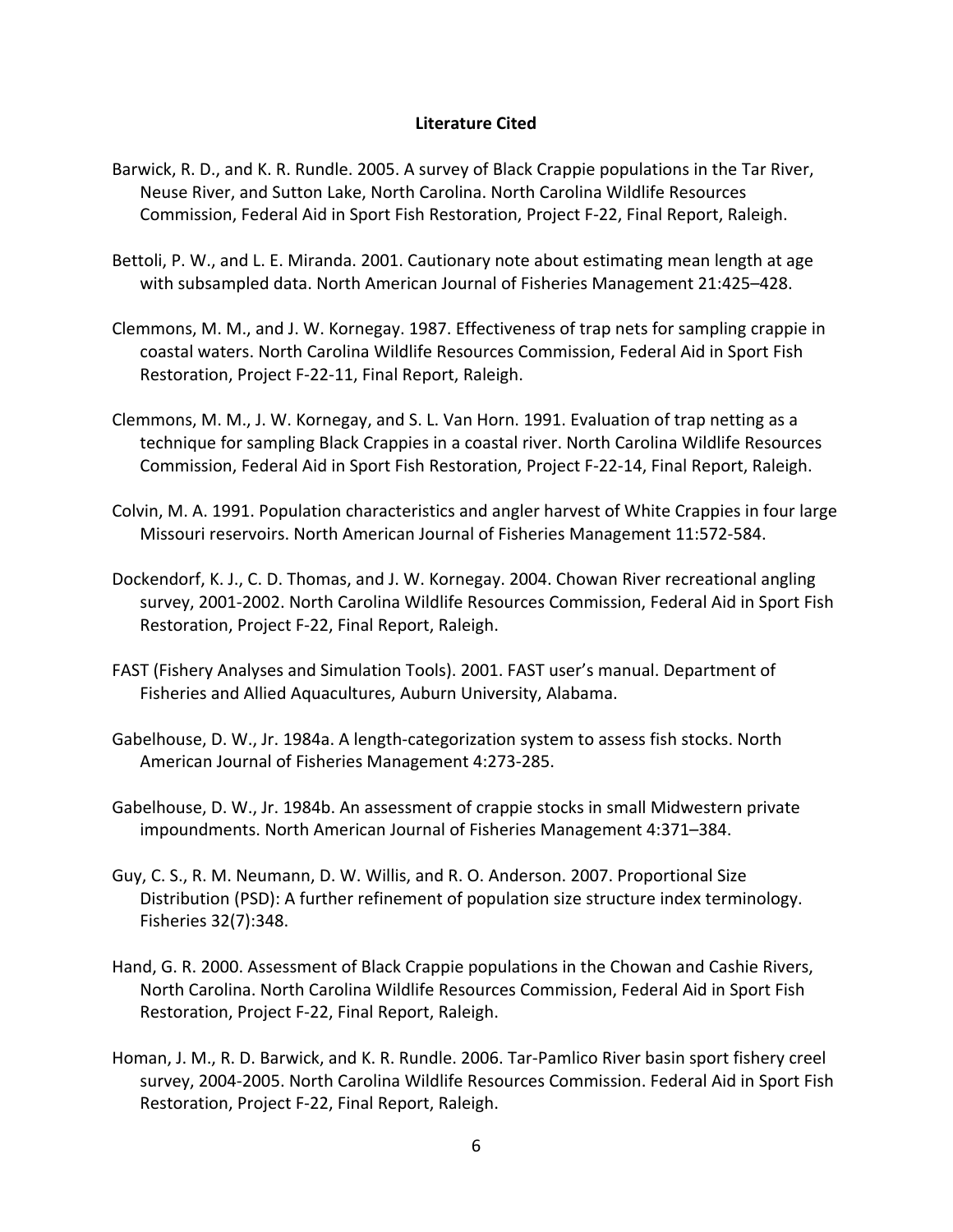- Maceina, M. J., and R. K. Betsill. 1987. Verification and use of whole otoliths to age White Crappie. Pages 267‐278 *in* R. C. Summerfelt and G. E. Hall, editors. The age and growth of fish. The Iowa State University Press, Ames, Iowa.
- NCWRC. 2001. A management plan for Black and White Crappie in North Carolina. North Carolina Wildlife Resources Commission. Raleigh.
- Neumann, R. M., and B. R. Murphy. 1991. Evaluation of the relative weight (Wr) index for assessment of White crappie and Black crappie populations. North American Journal of Fisheries Management 11:543‐555.
- Robson, D. S. and D. G. Chapman. 1961. Catch curves and mortality rates. Transactions of the American Fisheries Society 90:181.
- Rundle, K. R., C. T. Waters, and R. D. Barwick. 2004. Neuse River basin sport fishery creel survey, 2002‐2003. North Carolina Wildlife Resources Commission, Federal Aid in Sport Fish Restoration, Project F‐22, Final Report, Raleigh.
- Van Horn, S. L. and R. I. Jones. 1990. Characteristics of North Carolina crappie populations and a proposed stock assessment model. North Carolina Wildlife Resources Commission, Federal Aid in Sportfish Restoration, Project F‐23‐S, Final Report, Raleigh.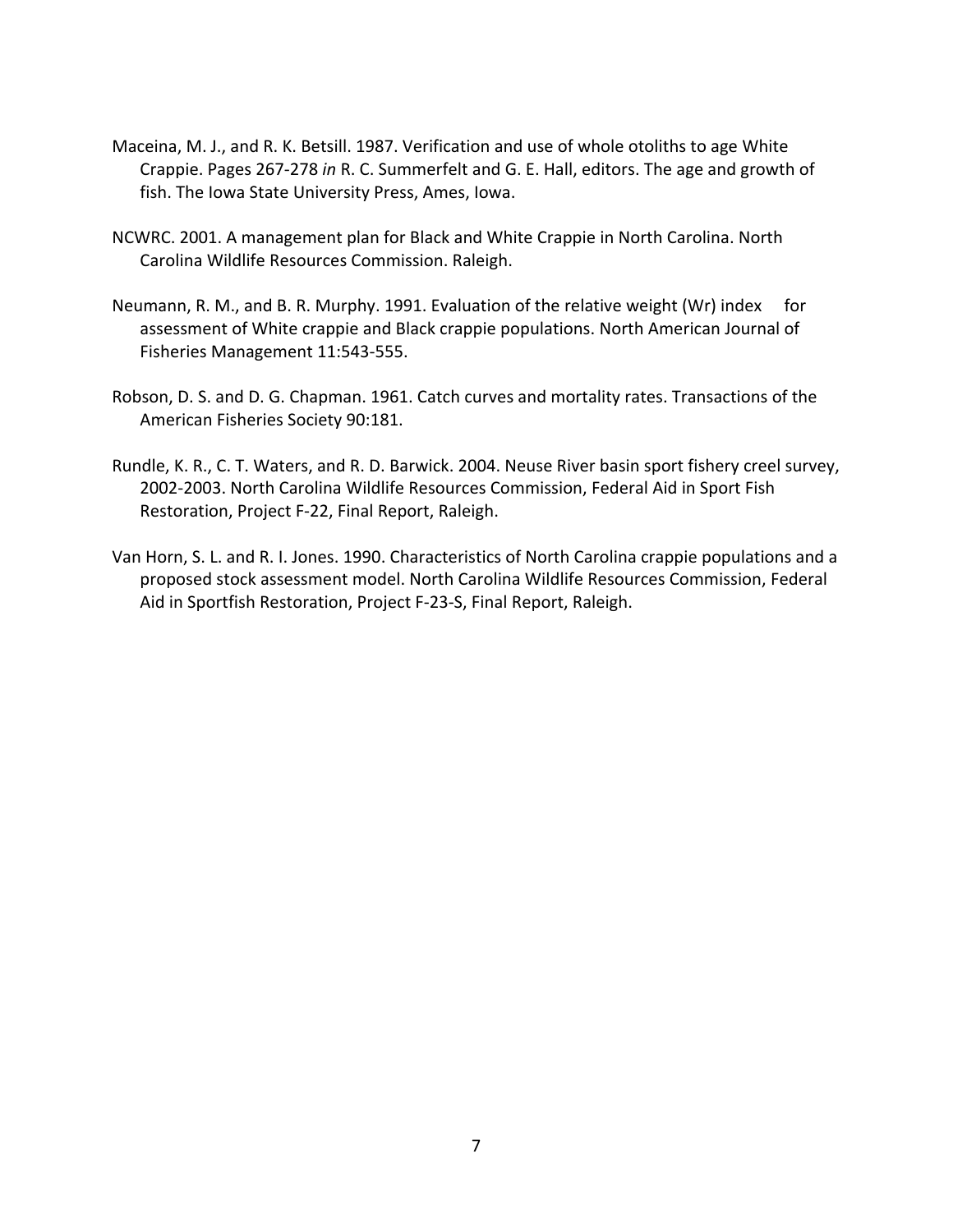TABLE 1.—Mean CPUE of Black Crappie by length group collected by electrofishing on the Neuse River 2011. Because there were only two 120 PPS sample sites in 2011, mean CPUE was calculated for all sample sites combined. Values in parentheses are 95% confidence intervals.

| Length Group | Black Crappie (N) | CPUE (fish/h) |
|--------------|-------------------|---------------|
| All sizes    | 4.6(2.7)          | 14.1(10.2)    |
| Stock        | 2.0(1.9)          | 6.5(7.0)      |
| Quality      | 1.2(0.6)          | 3.1(1.9)      |
| Preferred    | 0.7(0.4)          | 2.5(2.1)      |
| Memorable    | 0.3(0.3)          | 0.7(0.7)      |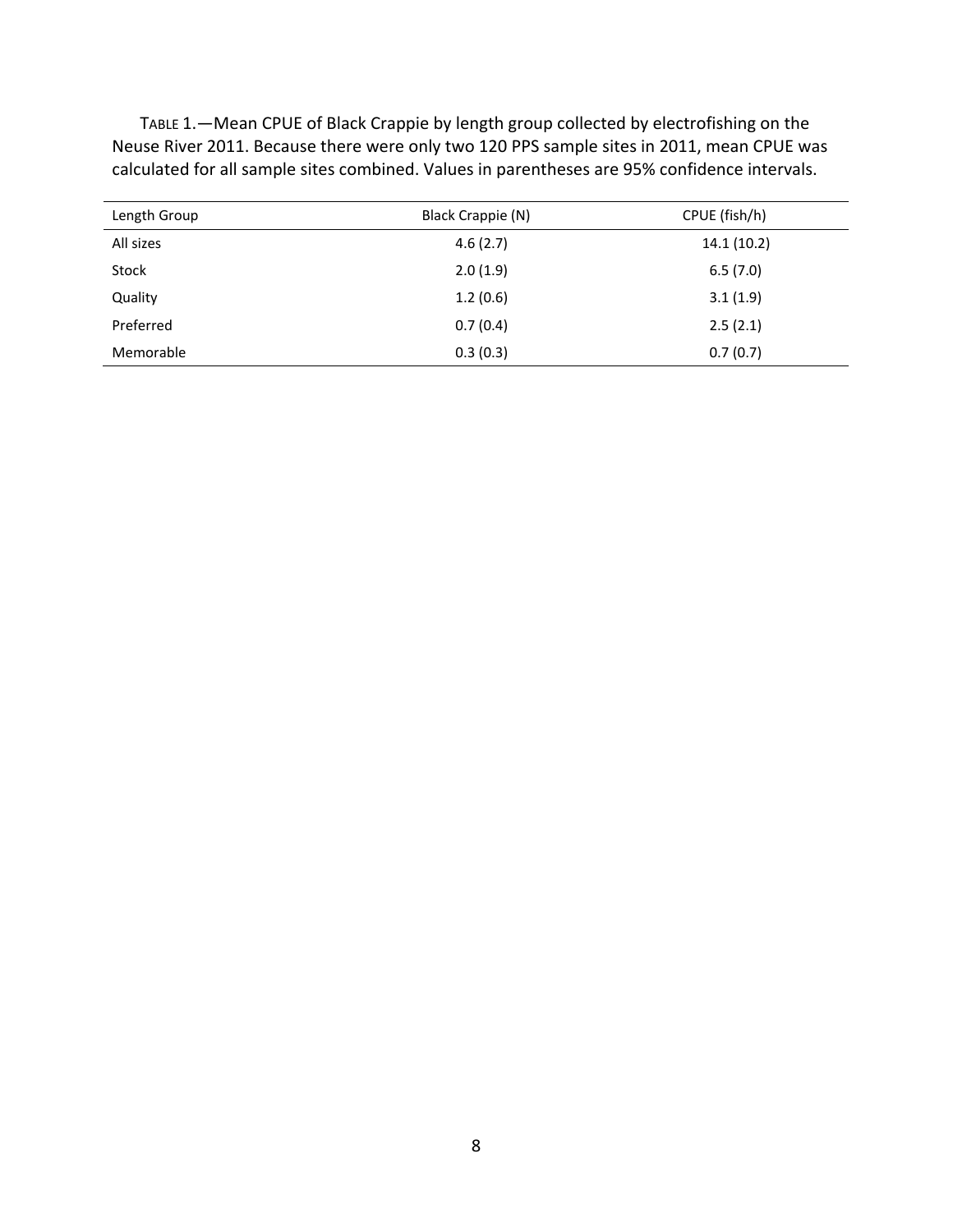|            | Setting       | Sample<br><b>Sites</b>  | Crappie        | Effort<br>(h) | <b>CPUE</b><br>(fish/h) | Conductivity (uS) | Temperature (°C) |
|------------|---------------|-------------------------|----------------|---------------|-------------------------|-------------------|------------------|
| 2009       |               |                         |                |               |                         |                   |                  |
| 09/15/2009 | 120 PPS       | $\overline{\mathbf{3}}$ | $\pmb{0}$      | $1.0\,$       | 0.0                     | 554 (366-914)     | 24.0 (22.3-25.4) |
| 09/16/2009 | 120 PPS       | $\overline{\mathbf{4}}$ | 38             | 2.6           | 14.4                    | 185 (172-213)     | 26.1 (25.5-26.5) |
| 10/19/2009 | 120 PPS       | 3                       | $10\,$         | $1.0\,$       | 9.7                     | 162 (152-175)     | 14.5 (13.5-15.6) |
| 10/28/2009 | 120 PPS       | $\overline{2}$          | $\overline{2}$ | 1.4           | $1.5\,$                 | 173 (168-177)     | 18.4 (18.1-18.6) |
| 09/10/2009 | <b>60 PPS</b> | $\mathbf 1$             | $\overline{2}$ | 0.7           | 2.8                     | 206 (n/a)         | 23.4 (n/a)       |
| 09/15/2009 | <b>60 PPS</b> | $\mathbf 1$             | $\overline{2}$ | 0.6           | 3.6                     | 678(n/a)          | 24.0(n/a)        |
| 10/19/2009 | <b>60 PPS</b> | $\mathbf 1$             | 6              | 0.8           | 7.4                     | 152 $(n/a)$       | 14.5 $(n/a)$     |
| 10/20/2009 | <b>60 PPS</b> | $\overline{2}$          | $\overline{7}$ | 2.1           | 3.4                     | 169 (165-172)     | 14.0 (12.8-15.1) |
| 10/22/2009 | <b>60 PPS</b> | $\overline{2}$          | 23             | $1.5\,$       | 15.0                    | 132 (132-133)     | 15.5 $(n/a)$     |
| 2011       |               |                         |                |               |                         |                   |                  |
| 03/11/2011 | 120 PPS       | $\overline{2}$          | 35             | 0.5           | 67.3                    | 118 (112-123)     | 13.4 (13.3-13.5) |
| 02/08/2011 | <b>60 PPS</b> | $\overline{3}$          | 11             | 1.4           | 7.9                     | 92 (74-115)       | $8.8(8.6-9.2)$   |
| 02/24/2011 | <b>60 PPS</b> | $\overline{2}$          | 3              | 0.8           | 3.8                     | 124 (120-128)     | 10.9 (10.5-11.2) |
| 03/02/2011 | <b>60 PPS</b> | $\overline{2}$          | $\overline{2}$ | 0.6           | 3.4                     | 134 (133-135)     | 14.7 (14.3-15.1) |
| 03/04/2011 | <b>60 PPS</b> | $\mathbf{1}$            | 3              | 0.4           | $7.1\,$                 | 142 $(n/a)$       | 12.1(n/a)        |
| 03/11/2011 | <b>60 PPS</b> | $\mathbf 1$             | 3              | 0.5           | 5.6                     | 121(n/a)          | 13.1(n/a)        |
| 03/15/2011 | <b>60 PPS</b> | $\overline{2}$          | 3              | 0.6           | 5.1                     | 116 (111-121)     | 14.0 (13.7-14.2) |
| 03/23/2011 | <b>60 PPS</b> | 6                       | 27             | 2.5           | 10.6                    | 145 (112-160)     | 18.4 (17.4-19.7) |

TABLE 2.—CPUE and water quality measurements by sample date and electrofishing setting during 2009 and 2011. Range of measured values are in parentheses where applicable.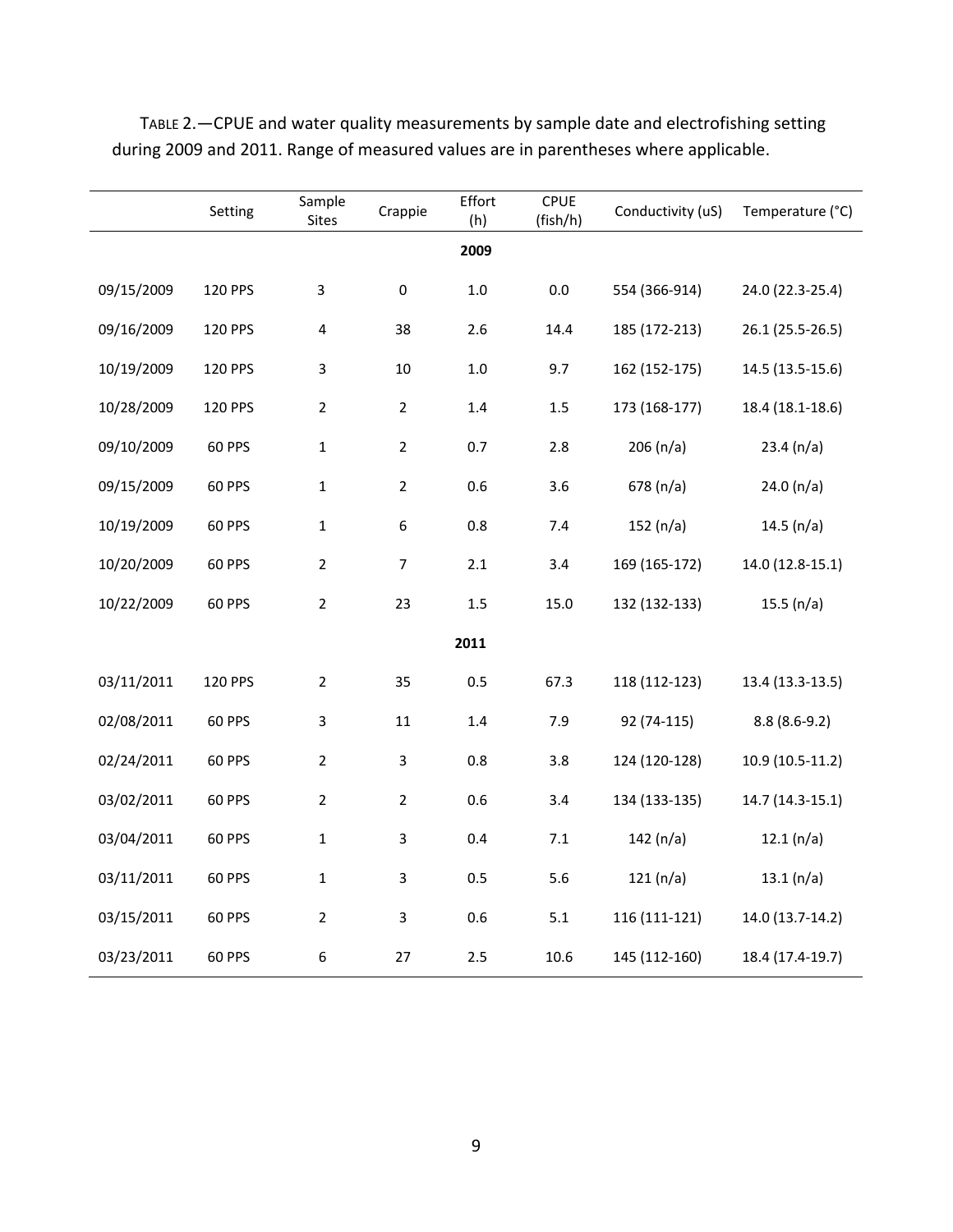|                | <b>PSD</b> | PSD-P | Source                    |
|----------------|------------|-------|---------------------------|
| 2004           | 58         | 22    | Barwick and Rundle (2005) |
| 2009           | 54         | 20    | This study                |
| 2011           | 52         | 24    | This study                |
| Accepted range | $30 - 60$  | >10   | Gabelhouse (1984b)        |

TABLE 3. - Proportional size distribution and PSD-P of Neuse River Black Crappie in 2004, 2009, and 2011 compared to generally accepted values of stock density index ranges.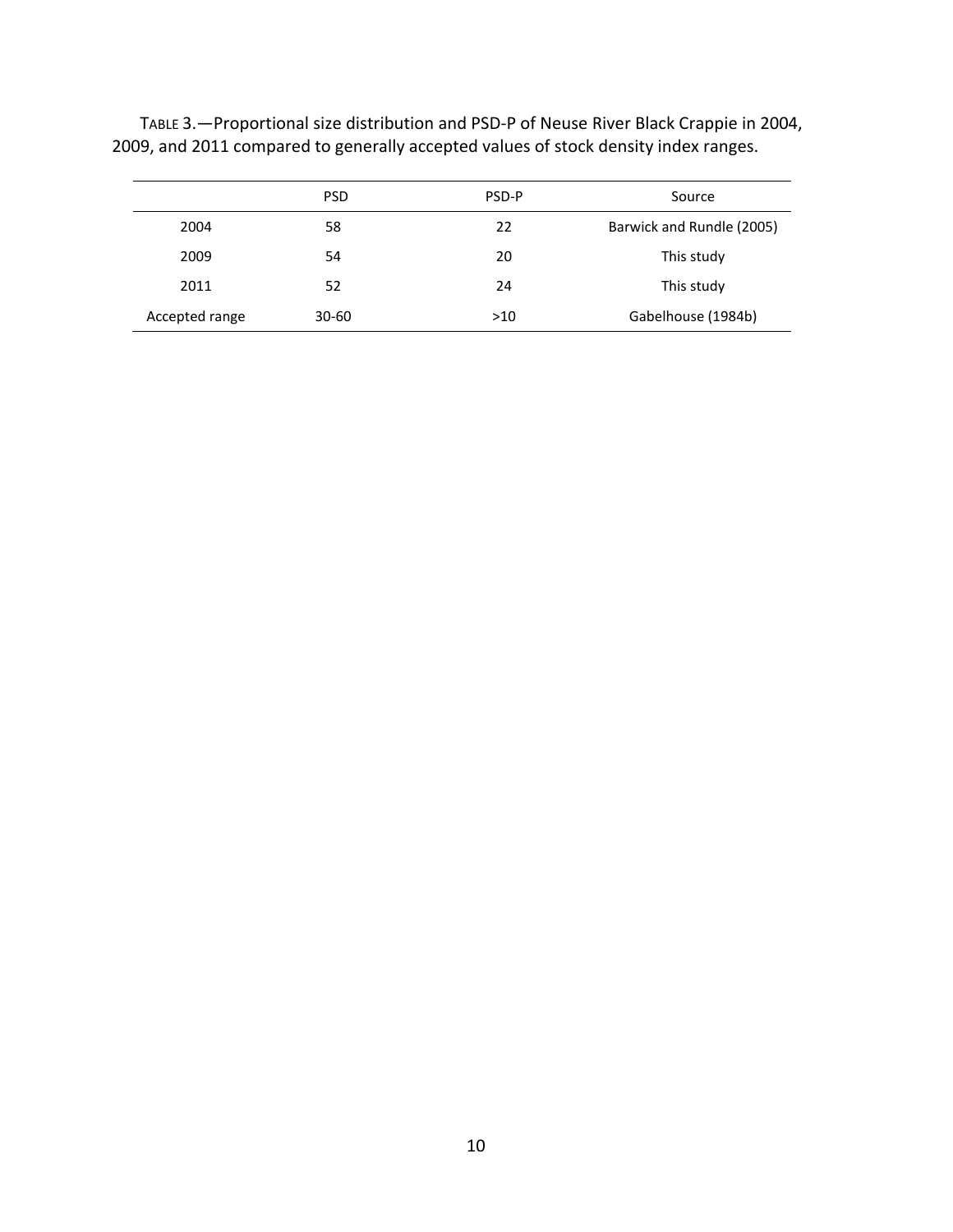

FIGURE 1. - Neuse River Black Crappie electrofishing sites in 2009 (N = 16) and 2011 (N = 10).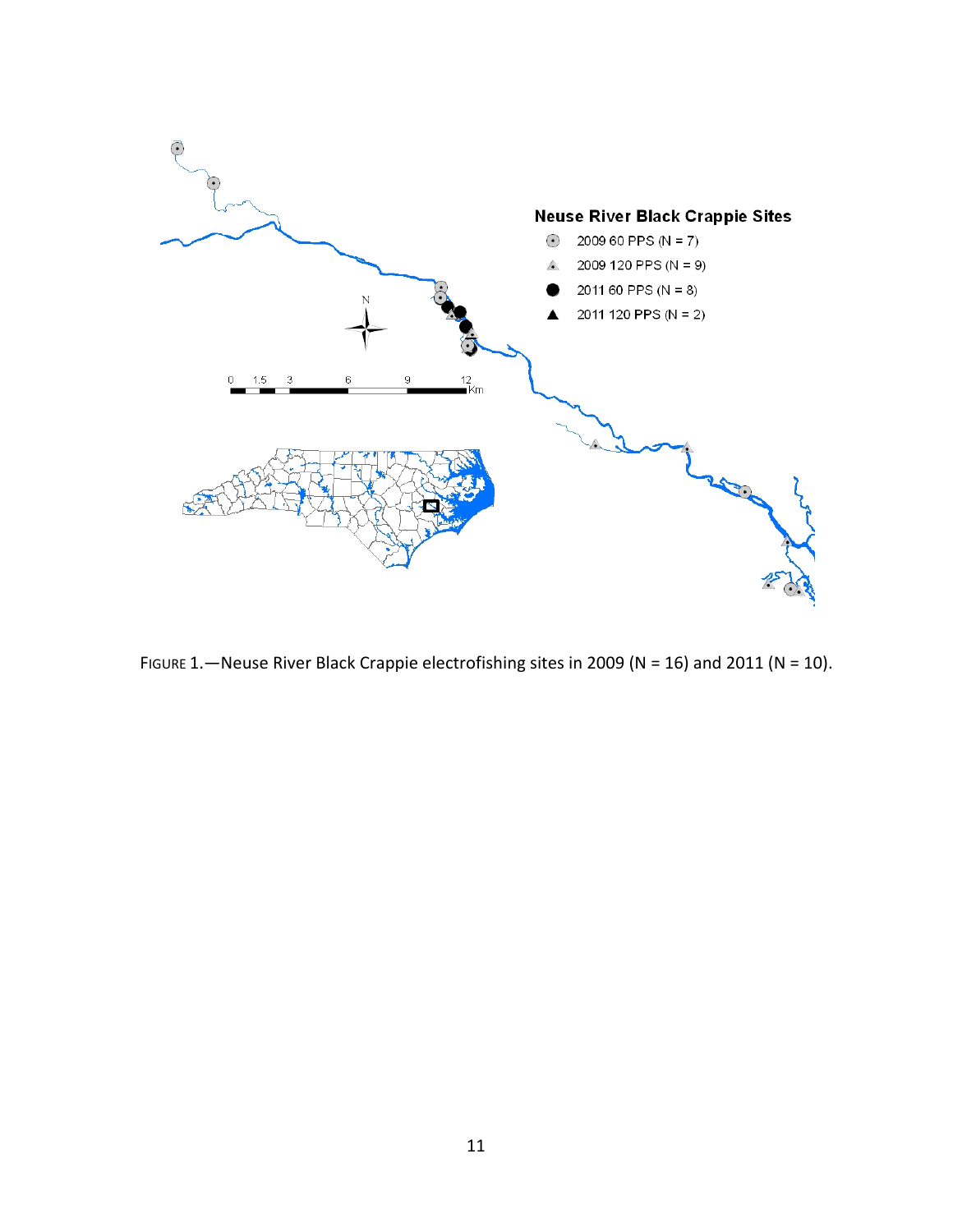

FIGURE 2.—Mean CPUE of Black Crappie collected by electrofishing on the Neuse River 2009. Error bars are 95% confidence intervals.



FIGURE 3.—Mean Wr of Black Crappie collected by electrofishing on the Neuse River in 2009 and 2011. Error bars are 95% confidence intervals.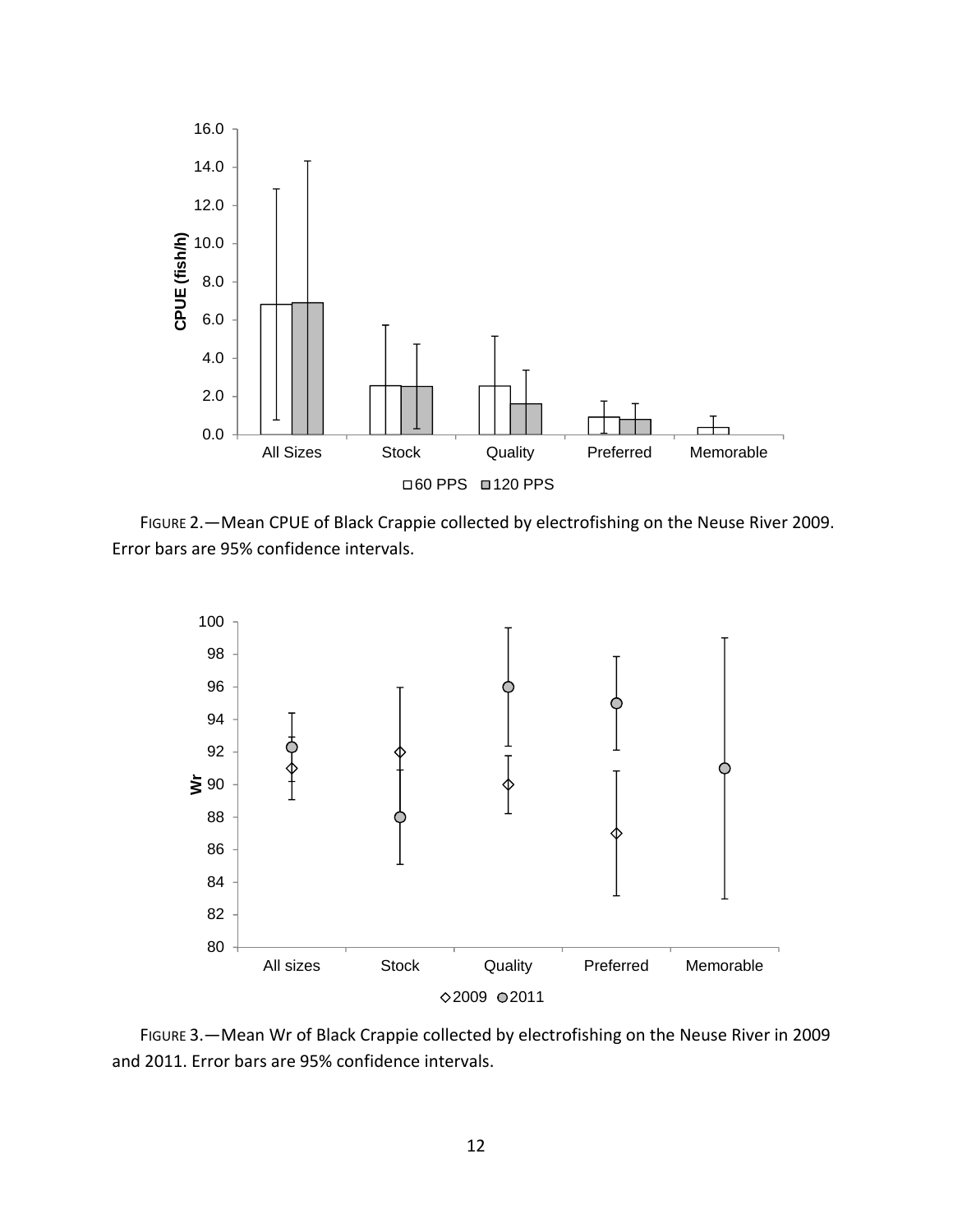

FIGURE 4. - Length-frequency distribution of Black Crappie collected by electrofishing on the Neuse River fall 2009 (top chart) and spring 2011 (bottom chart).